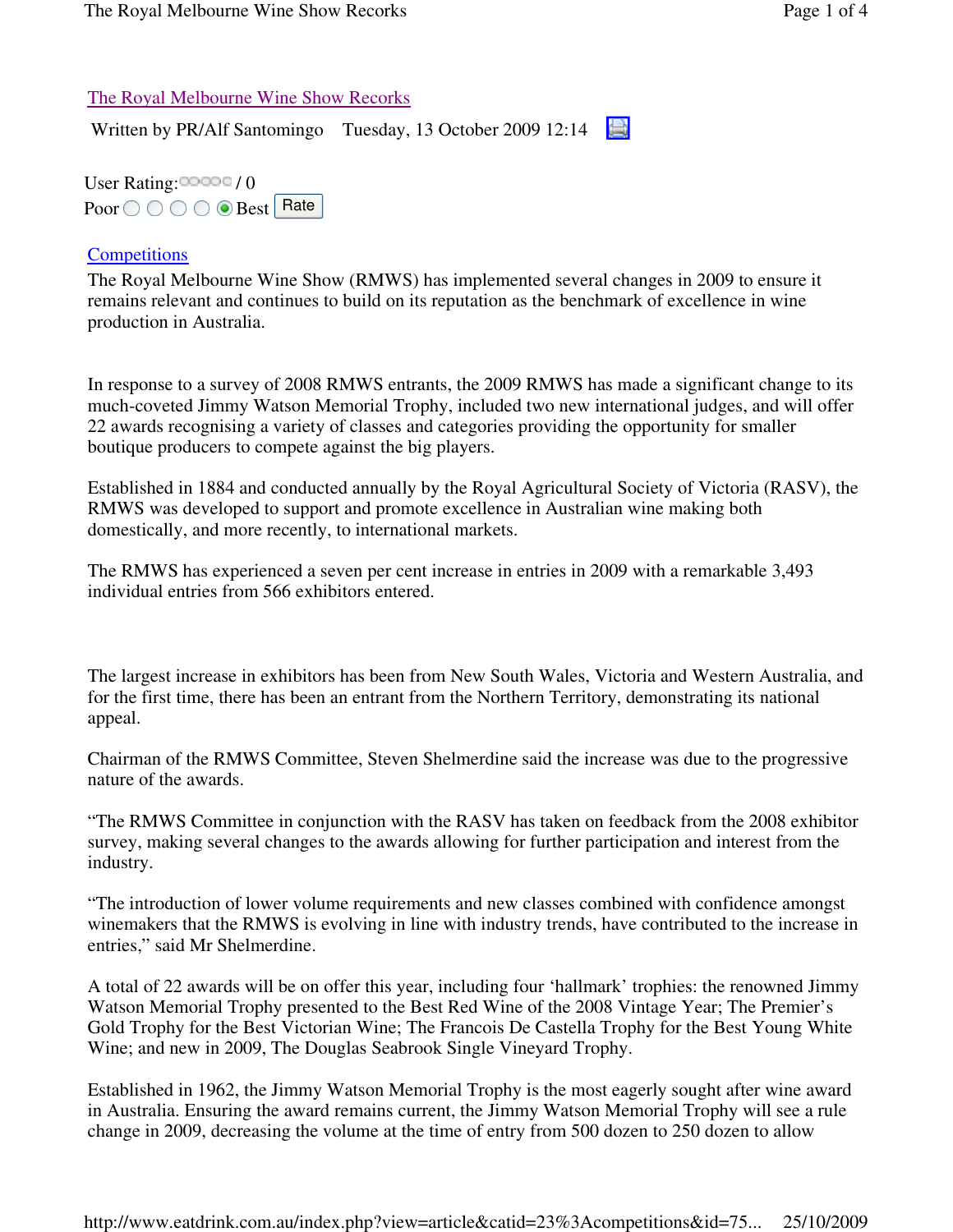smaller wineries to enter.

Confirming the status of the Jimmy Watson Memorial Trophy, last year's winners, Daniela and Geremy Gordon of Flametree Wines – based in Margaret River, Western Australia - have entered the coveted category again this year with the hope of winning back-to-back titles.

Still jubilant over the win in 2008, Daniela Gordon said the award had significantly increased the profile of the Flametree brand and placed the winery firmly on the wine making map.

"Winning the Jimmy Watson Memorial Trophy transported us into a whole new league, resulting in an enormous amount of media attention and an immediate impact on sales. From direct sales at our cellar door to queries at bottle shops, we have seen a dramatic increase in the number of wine enthusiasts talking about and buying our wine.

"The award has undoubtedly helped grow the value of our brand, providing us with marketing opportunities and a reputable benchmark against some of the best in the industry," said Mrs Gordon.

Since winning the award, the winery's best drops feature in boutique wine stores Australia-wide, and on some of Australia's finest wine lists including the famous Bistro Guillame, established by awardwinning chef Guillaume Brahimi.

The 2009 exhibits, including the Gordon's much anticipated entry, will be judged by an expert panel including two internationally recognised wine connoisseurs, Mr Lim Hwee Peng CSW of Singapore and Mr

John Belsham of New Zealand.

Searching for innovation and expertise, judging commences on 19 October at Melbourne Showgrounds and culminates in an official presentation luncheon in the Port Phillip Room followed by an exhibitor tasting in the Agricultural Hall on Friday, 30 October 2009 at Melbourne Showgrounds.

## 2009 MAJOR AWARDS

The JIMMY WATSON MEMORIAL TROPHY - presented by the Watson family and friends in recognition of his services rendered to the advancement of the Australian wine industry. The award will be for "The Exhibitor of the Best Red Beverage Wine of the Vintage Year prior to the Current Vintage Year", in classes 19 to 26.

The PREMIER'S GOLD TROPHY FOR THE BEST VICTORIAN WINE – presented by the Premier of Victoria on behalf of the Victorian Government in recognition of excellence in the Victorian Wine Industry.

The award will be made to the Exhibitor of the Best Victorian Fortified Wine in Show. Exhibits eligible for this award must be made from 100% Victorian grapes and vintaged in Victoria. Classes 53 to 65.

The FRANCOIS DE CASTELLA TROPHY – awarded to the Best Young White Wine in classes 5 to 11

(2009 vintage) and classes 14 to 18 (2008 vintage).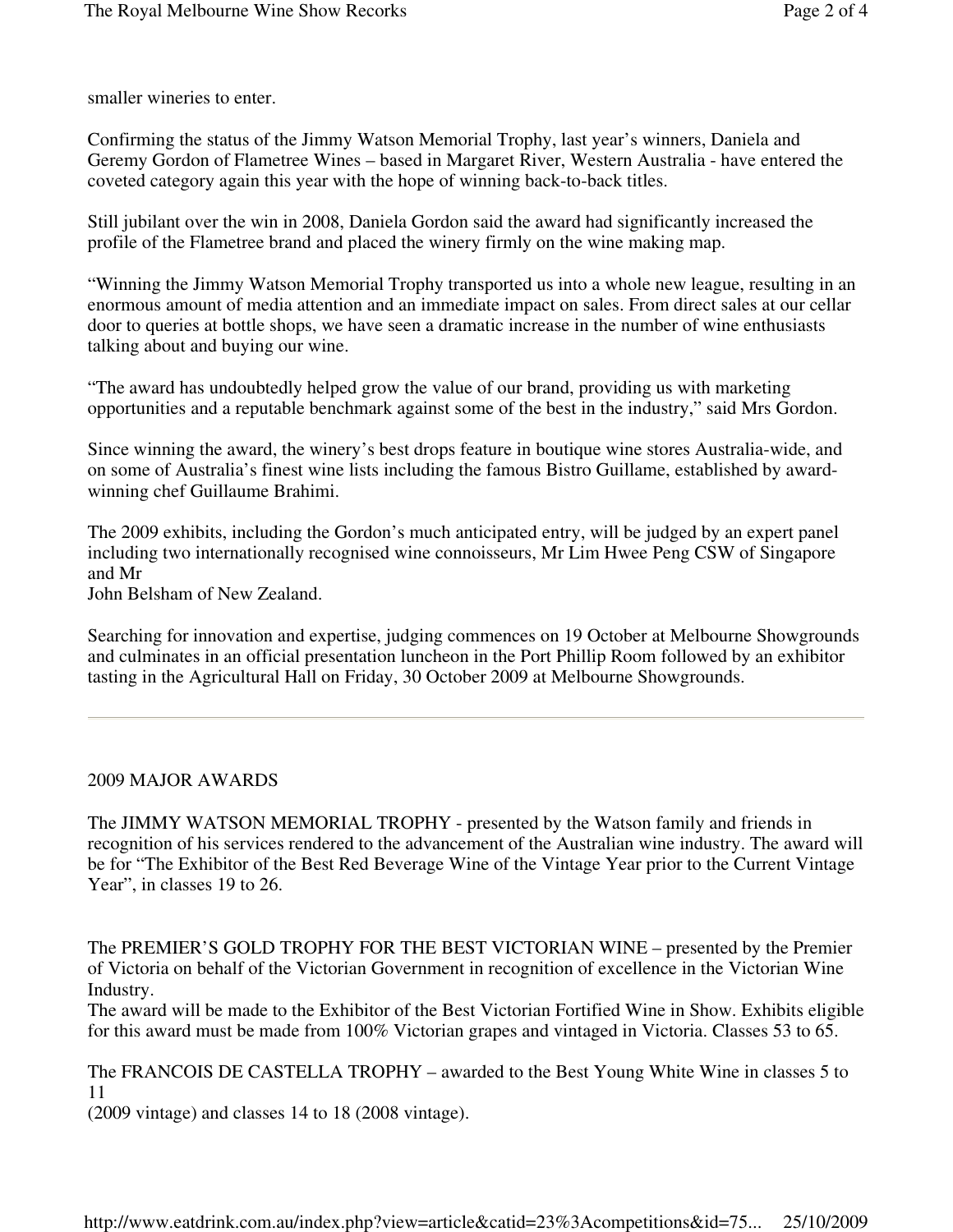The DOUGLAS SEABROOK SINGLE VINEYARD TROPHY – awarded to the highest scoring exhibit in classes 1 to 4. All entries must be from an individually named vineyard, the name of which appears on the commercial label of the wine. The wine must be made from at least 95% grapes grown on the named vineyard.

## **2009 CLASS AWARDS**

BEST CHARDONNAY – Classes 1, 15 and 28 BEST SAUVIGNON BLANC or SEMILLON SAUVIGNON BLANC BLEND – Classes 7, 8 and 16 BEST SEMILLON – Classes 6, 16 and 29 BEST PINOT NOIR – Classes 2 and 33 BEST CABERNET SAUVIGNON – Classes 4 and 31 BEST SHIRAZ – Classes 3 and 32 BEST SPARKLING – Classes 49 to 52 BEST AROMATIC WHITE – Classes 5, 14, 27 and 39 BEST EARLY DRINKING RED or ROSE – Classes 12 and 13 BEST CLARET STYLE – Class 34 BEST RHONE STYLE – Class 36 BEST AUSTRALIAN STYLE – Class 35 BEST MEDITERRANEAN STYLE – Class 37 BEST SWEET STYLE – Classes 47 and 48 BEST RED OR WHITE – WINE WITH IMAGINATION – Classes 43 to 46 BEST RED OR WHITE WINE 2004 AND OLDER – Classes 39 to 42 BEST AUSTRALIAN FORTIFIED RED – Classes 54 to 56, 60 and 61 BEST MUSCAT OR SWEET WHITE – Classes 57 to 59, 62 and 65